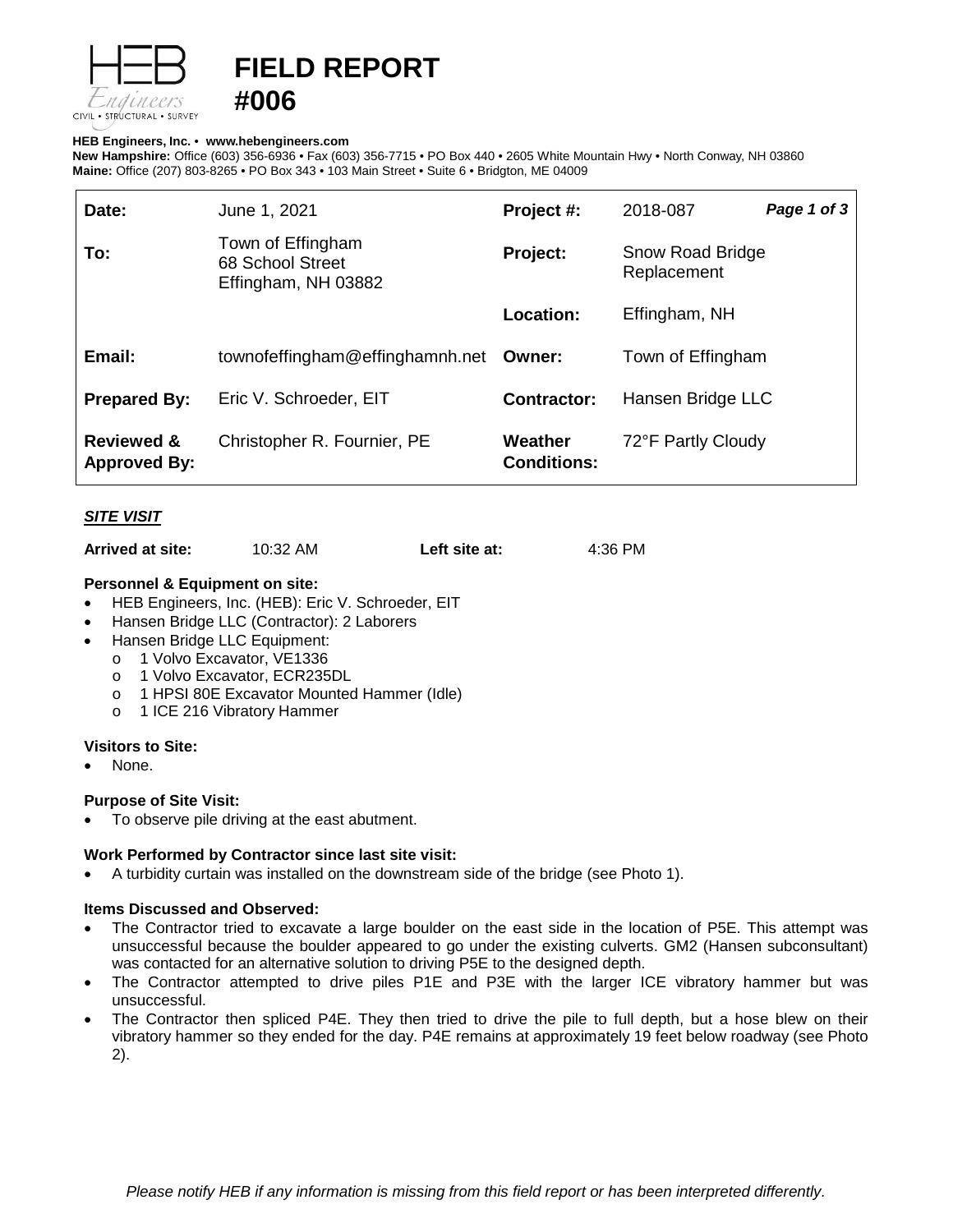*Town of Effingham June 1, 2021 Snow Road Bridge #165/112 over South River, Effingham, NH Page 2 of 3 Field Report #006 HEB Project #2018-087*

# **Work Scheduled:**

• Wednesday, June 2, 2021 – Contractor to continue driving H-Piles.

#### **Outstanding Construction Issues:**

• The Contractor needs to provide revised GM2 design information regarding differing pile conditions.

#### **Next Observation:**

• Wednesday, June 2, 2021.

#### **Photos:**

• Taken by Eric Schroeder on Tuesday, June 1, 2021.



Photo 1: Turbidity curtain downstream of the culverts.